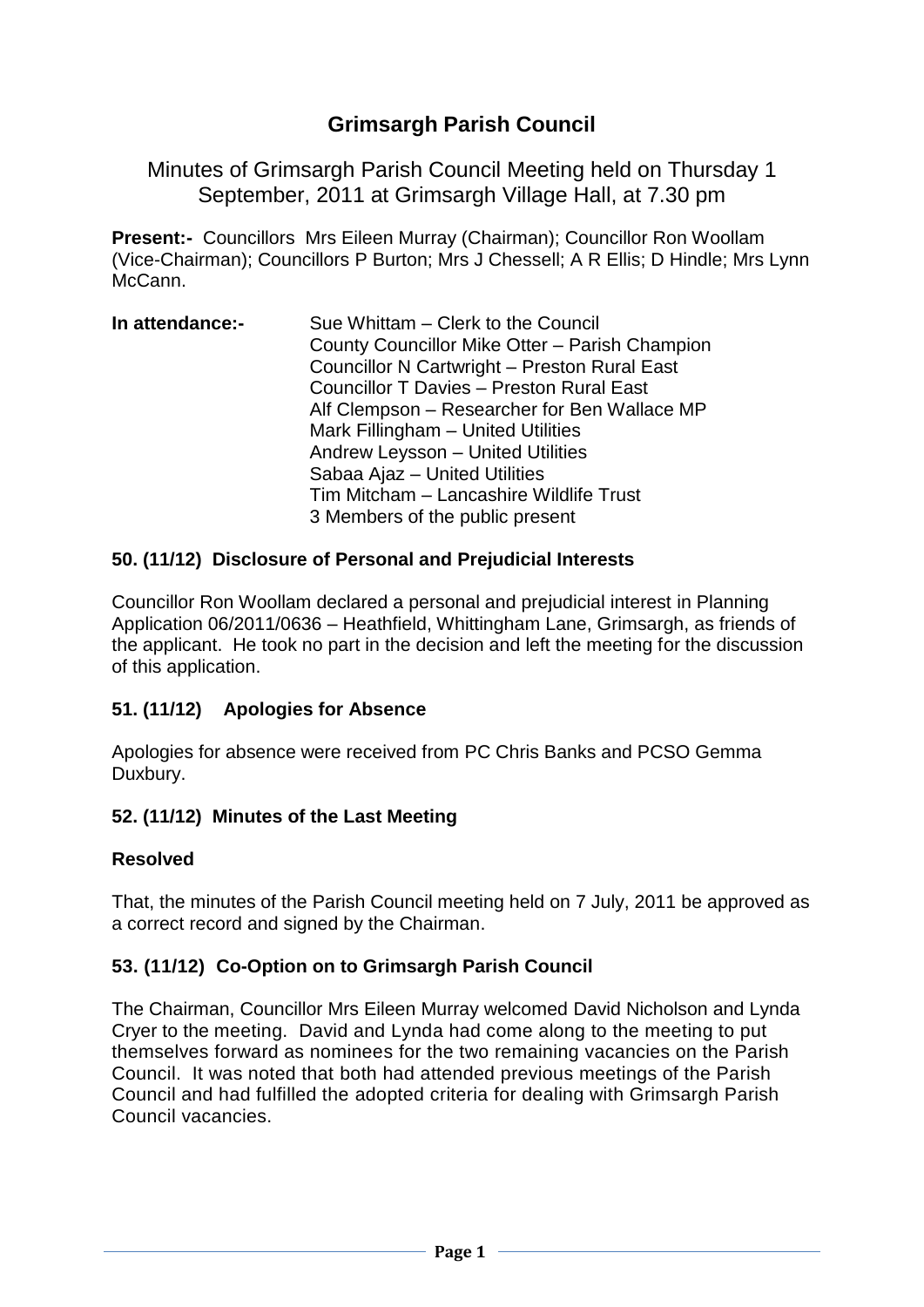David gave a quick introduction to the Parish Council. He explained that he had lived in the village since 2006. His background was in the construction industry and he had now retired. He currently lived on the Redrow Estate.

Lynda Cryer informed the Parish Council that she had been a local resident for 15 years and lived on The Hills estate. She was previously a benefits assistant for Blackpool Borough Council and at the moment she was the Secretary of the local MS Society.

The Chairman said that both David and Lynda would each make an excellent addition to the Parish Council and all agreed.

### **Resolved**

That David Nicholson and Lynda Cryer are Co-opted onto Grimsargh Parish Council with immediate effect.

Councillor David Nicholson and Councillor Lynda Cryer both signed their acceptance of office forms.

### **54. (11/12) Adjournment for Public Participation, cheque presentation, discussion on Grimsargh Reservoirs and Policing Issues**

The Chairman adjourned the meeting for public participation and welcomed County Councillor Mike Otter the Parish Champion to the meeting. Councillor Otter explained to the Parish Council that there were over 200 parish councils throughout Lancashire and he had an annual budget of £10,000 to help parishes with their local projects. He was pleased to support the work of Grimsargh Parish Council and in particular he was happy to contribute to the bench for the Nellie Carbis Millennium Woodland. He then presented a cheque for £250 to Councillor Mrs Eileen Murray as the Chairman of Grimsargh Parish Council.

Councillor Otter also informed the Parish Council that he produced a monthly newsletter that gave information on the type of work undertaken by the Parish Champion and details of grants given. He felt that the role of the Parish Councillor was an important one as without their commitment and involvement in the local community then a lot of villages would not function.

The Chairman thanked Councillor Otter for attending the meeting and for the contribution to the bench. She explained that the bench would be put in the Nellie Carbis Millennium woodland in memory of Sam Sellers, a former Parish Councillor who had sadly died. Sam had put a lot of work and commitment into the woodland and the Parish Council and this seemed to be a fitting tribute.

The Chairman then welcomed Mark Fillingham, Andrew Leysson, and Sabba Ajaz from United Utilities and Tim Mitcham from Lancashire Wildlife Trust who had come along to the meeting to discuss Grimsargh Reservoirs.

Mark Fillingham began by giving an overview about the work of United Utilities and how their focus as a Company had changed. They had a new Chief Executive and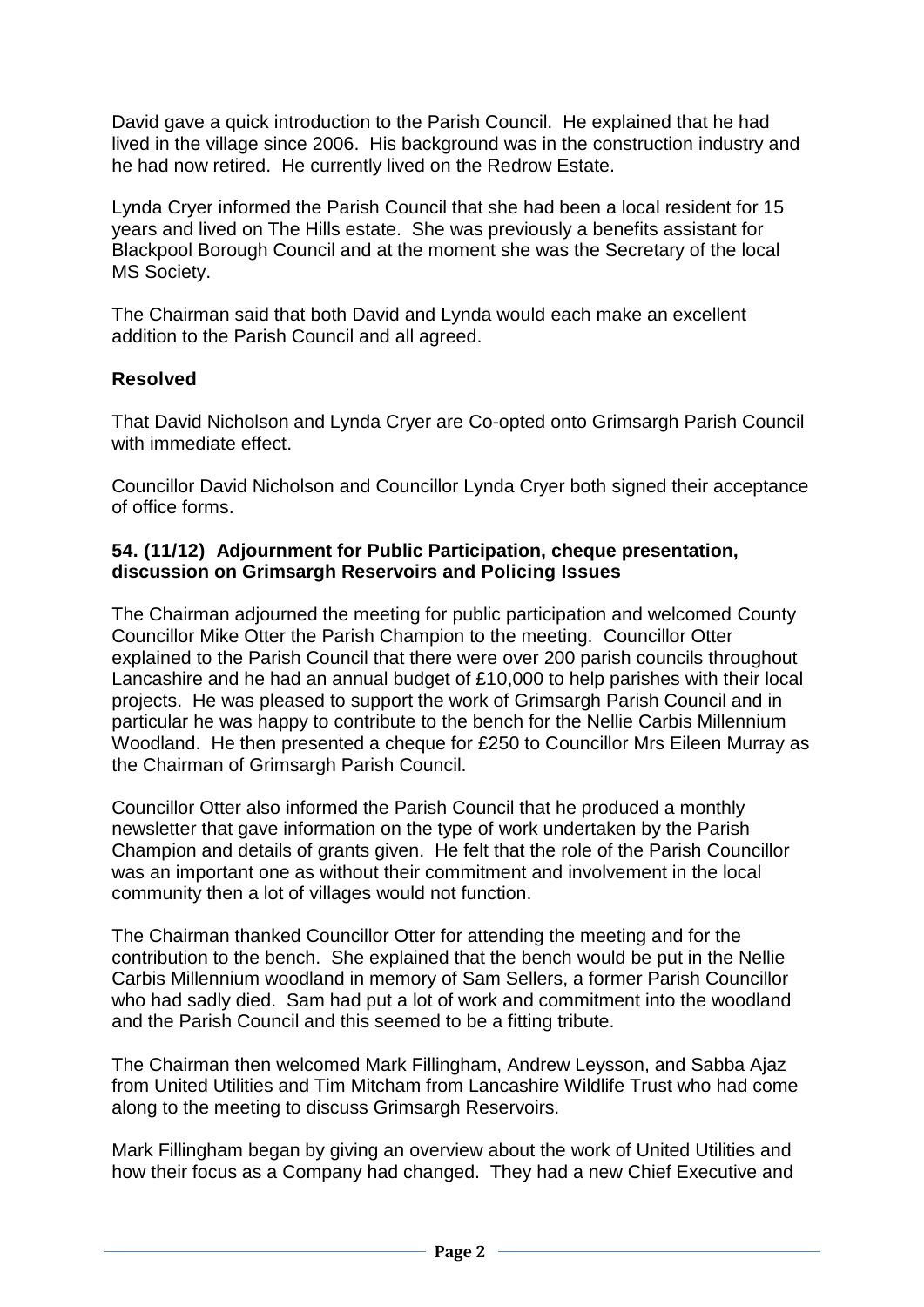they were now primarily focussing on wastewater and water services as their core business.

He explained that he worked in the Property Services section of the Company together with Andrew and Sabaa and they had come along to the meeting to discuss their proposals for Grimsargh reservoirs. Mark gave a brief background to the reservoirs. They had been built in 1835 and they were dedicated to provide water to the Courtaulds factory at Red Scar Mill. The mill closed in the 1970's and since that time the reservoirs have been completely redundant. The levels have been reduced on safety grounds and United Utilities recognised that the reservoirs were an important Biological Heritage site and have major ecological value. United Utilities were looking at working in partnership with Lancashire Wildlife Trust (LWT) so there would be a long term effective use of the site.

Mark further explained that there were legal implications for all parties involved and that they were working hard to come to an agreement with Lancashire Wildlife Trust. They were also keen for the Parish Council and members of the public to get involved and comment on how they would like to see the site work.

The Chairman thanked Mark for the information and asked if any Councillors wished to comment at this stage. Councillor David Hindle said that the site was one of the top wetlands with enormous potential. There was a lot of community interest and involvement from people who helped on part of the site and it was also important that the variety of nesting birds was encouraged and enhanced.

The Chairman, Councillor Mrs Eileen Murray asked if the site was going to be sold or just leased? Mark explained that at the moment they were still in early discussion with LWT and it could be either, but he confirmed that United Utilities were only in discussion with LWT and no other parties. Councillor Mrs Eileen Murray then asked Tim Mitcham from LWT for his comments. Tim explained that LWT had a community approach to running the site. They would have to rely on local volunteers and work in partnership with for example the Parish Council to keep the site protected but also for the community to use. Revenue for the Trust was obviously a big issue and this would have an impact on whether the Trust could afford to buy or only lease the site. Their aim was to preserve the site but open it up for public access.

The Chairman thanked Tim and Mark for their time and information. She explained that the Parish Council would have to think how they could help with the funding and their involvement with the reservoirs. She felt that it was important to have these discussions and looked forward to the Parish Council receiving more information on this matter as the matter progressed. She also thanked Andrew and Sabaa for giving up their time to attend the meeting.

It was noted that as the police could not attend this meeting the Clerk had circulated an update of police activities in the area for information.

The Chairman informed the meeting that she had been approached by Mr Abrar about the possibility of providing a pharmacy in the village. It was agreed that Mr Abrar should be invited to the next meeting of the Parish Council.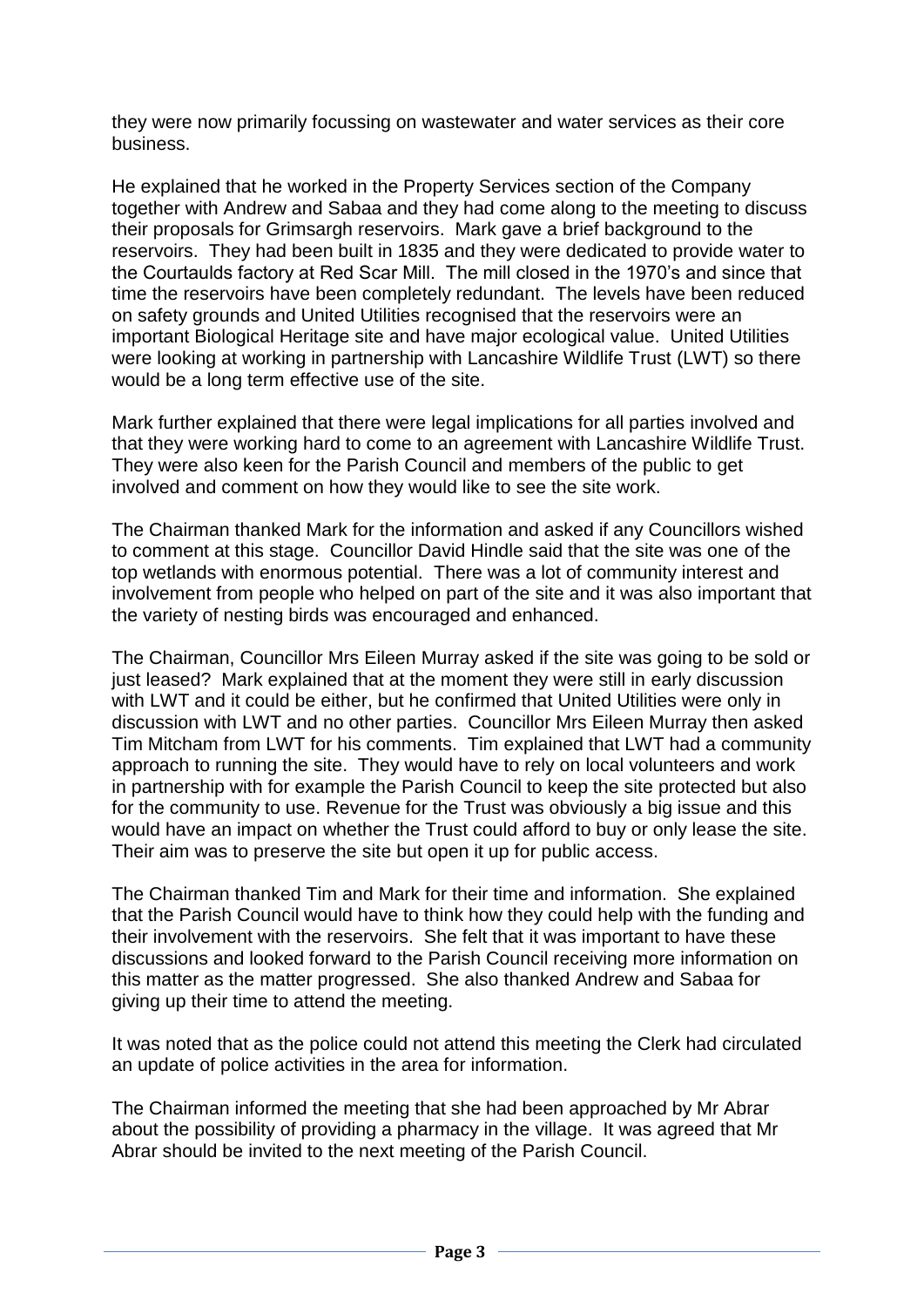The Chairman then welcomed Alfred Clempson to the meeting. Alf explained that he worked for Ben Wallace MP. He wanted to come along to the meeting as Ben's representative to hear about the plans for Grimsargh Reservoirs. He explained that Ben was always willing to help and get involved in the work of Parish Councils and he would have attended tonight's meeting if he had been available. Ben worked closely with the Borough and County Council and was always interested in local issues. Alf further explained that he was happy to come along to Parish Council meetings or for Parish Council's to get in touch with him to raise issues of concern or seek advice.

Councillor Mrs Eileen Murray thanked Alf for coming to the meeting and said that there were a number of issues that concerned Grimsargh Parish Council that they would like Ben to be aware of. The future of Grimsargh Reservoirs was one of these that had been discussed this evening but proposed development in and on the boundary of the village was of major concern as was the increase in traffic – over 70% in the last two years. The Parish Council had also objected to closure of Broughton Police Station and the impact the loss of police presence would have on Grimsargh.

At this point Councillor Tom Davies left the meeting as a member of Preston City Council Planning Committee.

Alf confirmed that Ben had visited someone in the village a few weeks ago to discuss traffic issues and he had been in touch with Jo Turton who was the Executive Director at Lancashire County Council. Ben had also objected to proposed developments at Whittingham and Haydock Grange.

Councillor Mrs Eileen Murray explained that Hallam Land Management had arranged a drop in exhibition at the village hall on 7 September between 6pm-9pm. This was part of a pre planning application submission, to obtain public opinion on the proposed plans for Church House Farm.

Councillor Peter Burton said that Hallam were indicating this was part of a Preston development and not rural Grimsargh which was wrong. Councillor Mrs Chessell said that the schools would not be able to accommodate the additional children and there was a lack of infrastructure in place to deal with their proposed development.

Concerns were expressed that Grimsargh would lose its rural identity if this development went ahead. The Chairman encouraged all members to attend the drop in event but to limit the amount of comments made.

The Chairman thanked Alf Clempson for attending the meeting then convened the meeting. Councillor Tom Davies returned to the meeting.

### **55. (11/12) Town and Country Planning Act, 1990**

Councillor Ron Woollam left the room for planning application 06/2011/0636 and returned after the discussion.

The following planning applications were presented:-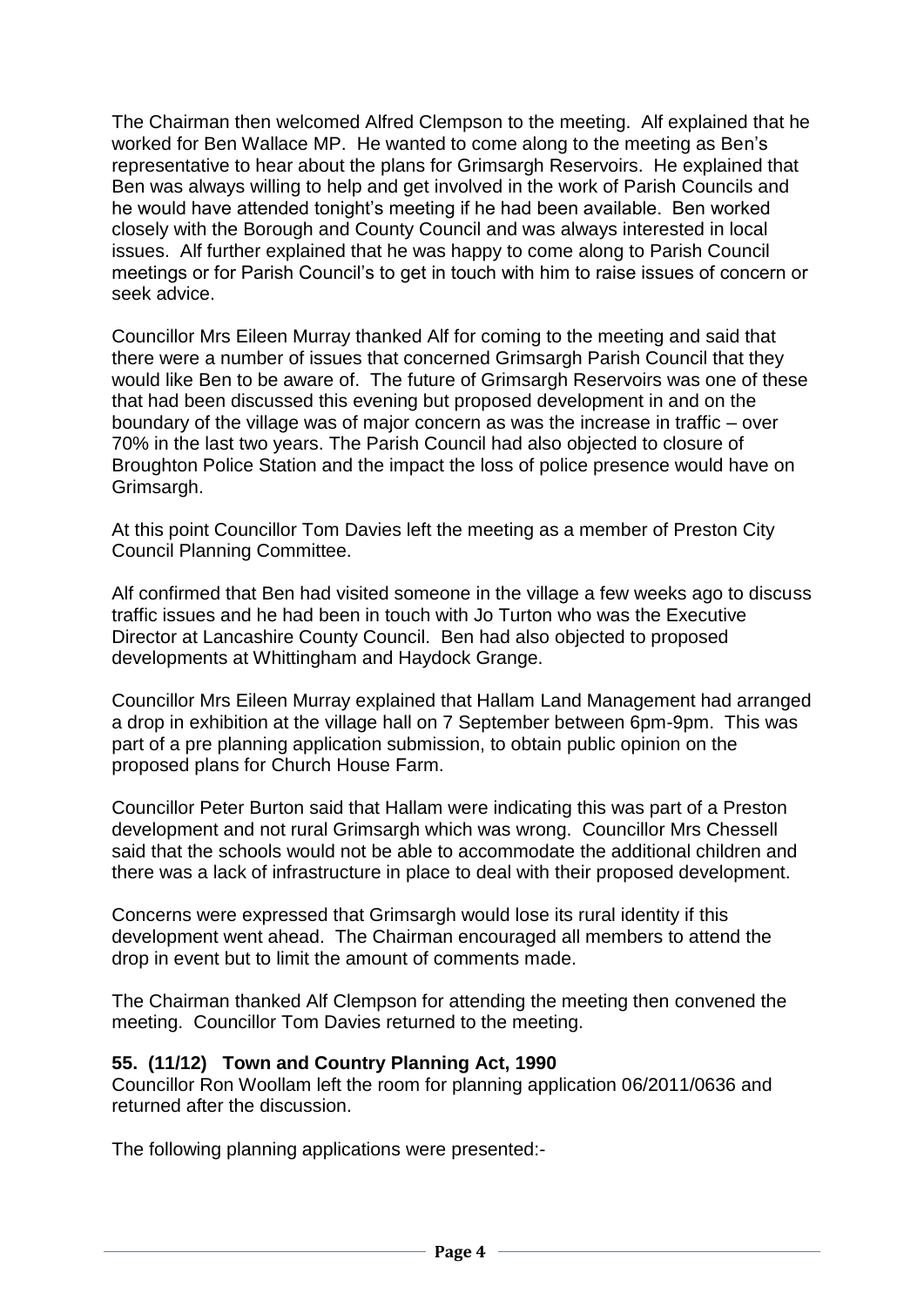| 06/2011/0550 | Browns Mitsubishi, 181-183 Preston Road Grimsargh,<br>PR2 5JP. Erection of canopy to side elevation attached<br>to no 179 Preston Road following removal of existing<br>screen planting.                                                                                                      |
|--------------|-----------------------------------------------------------------------------------------------------------------------------------------------------------------------------------------------------------------------------------------------------------------------------------------------|
| 06/2011/0682 | Site A3 Land at Lancashire Way/Junction with Bluebell<br>Way, Preston. Erection of 2no general industrial units<br>(Class B2), coffee shop/restaurant (Class A3) with drive<br>-through facility and outdoor seating, car and HGV<br>parking, servicing provision and associated landscaping. |
| 06/2011/0661 | 311 Preston Road Grimsargh PR2 5JT. Erection of<br>single storey extension to rear of dwelling (following<br>demolition of existing attached garage and car port).                                                                                                                            |
| 06/2011/0636 | Heathfield, Whittingham Lane, Grimsargh PR2 5LH.<br>Erection of two and single storey extensions to rear<br>including part demolition of existing rear extension and<br>other external alterations.                                                                                           |
| 06/2011/0580 | Tree works at 323 Preston Road, Grimsargh, PR2 5JT.<br>The application is to fell x2 Beech trees due to disease.                                                                                                                                                                              |

### **Resolved**

- 1) That no observations be offered in respect of planning applications 06/2011/0550, 06/2011/0682, 06/2011/0661 and 06/2011/0636
- 2) With regard to planning application 06/2011/0580, the Parish Council has no objection to this application but would like the trees to be replaced with similar species.

It was further noted that Preston City Council had approved the following Planning Applications:-

| 06/2011/0449 | Fir Trees Farm, Preston Road, Grimsargh PR2 5JS -<br>Change of use of playing field to domestic cartilage and<br>erection of single storey extension to south elevation.                          |
|--------------|---------------------------------------------------------------------------------------------------------------------------------------------------------------------------------------------------|
| 06/2011/0520 | 9 Maple Grove, Grimsargh, PR2 5LP - Erection of<br>dormer extension to front and first floor and single storey<br>extensions to rear of dwelling.                                                 |
| 06/2011/0508 | St Michaels C of E Primary School, Preston Road,<br>Grimsargh PR2 5SD - cladding of nursery building,<br>creation of new soft play area and erection of associated<br>fencing. (with conditions). |
| 06/2011/0480 | Silver Birches, Whittingham Lane, Grimsargh PR2 5LH -<br>Conversion of and extension to existing outbuilding to                                                                                   |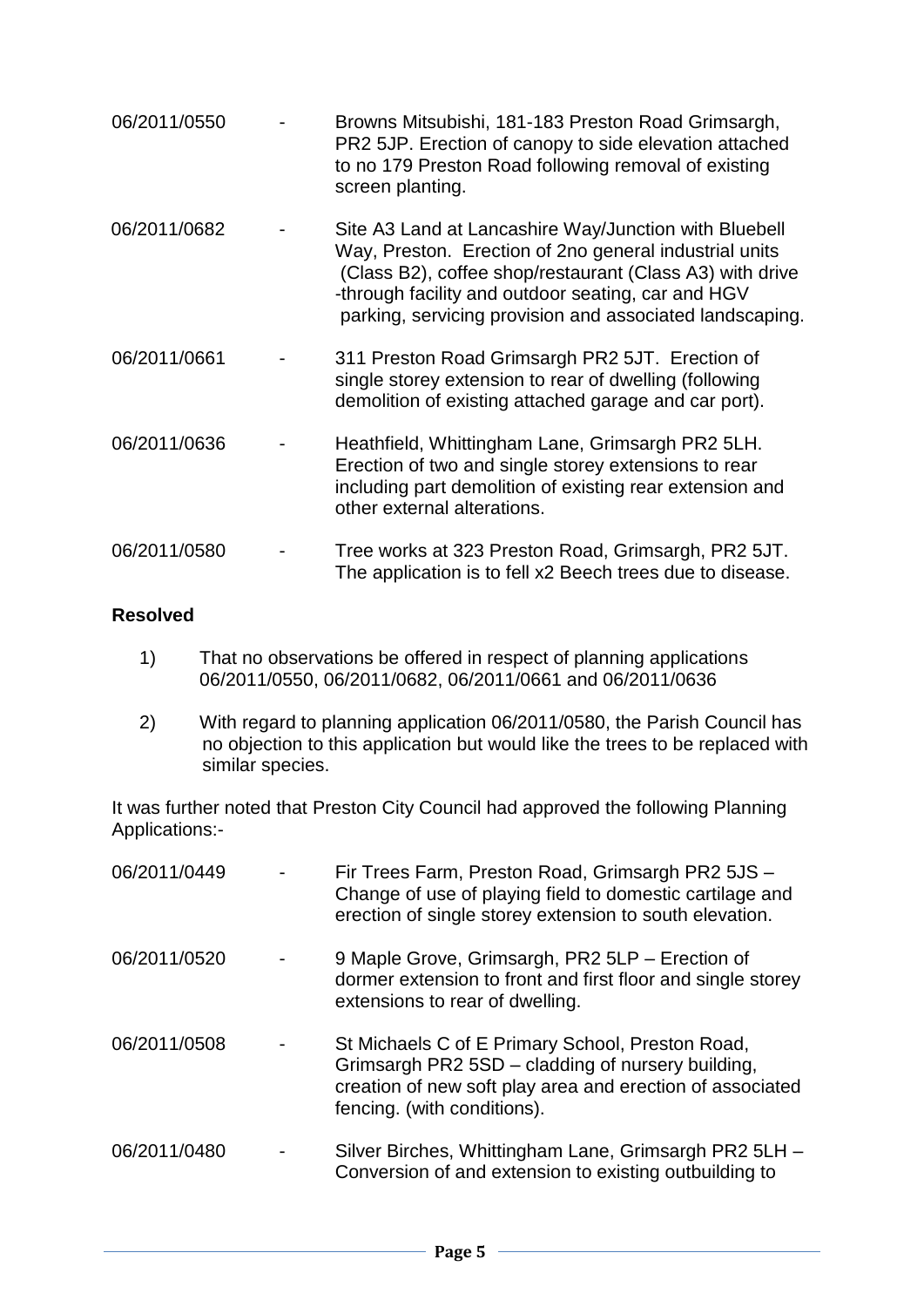|              |                   | form 1 no dwelling.                                                                                                                                                                                                                     |
|--------------|-------------------|-----------------------------------------------------------------------------------------------------------------------------------------------------------------------------------------------------------------------------------------|
| 06/2011/0481 | $\qquad \qquad -$ | Silver Birches, Whittingham Lane, Grimsargh PR2 5LH -<br>erection of 5no detached dwellings and construction of<br>new access to Whittingham Lane following demolition of<br>existing dwelling.                                         |
| 06/2011/0441 |                   | Salisbury House Farm, Elston Lane, Grimsargh. Erection<br>of 1no detached dwelling and detached triple garage and<br>change of use of agricultural land to residential curtilage<br>re-submission of planning application 06/2010/0760. |

# **56. (11/12) Friends of Grimsargh Green (FoGG)**

Councillor Joyce Chessell gave an update to the Parish Council on the work of FoGG. Plans for the proposed play area were available at the meeting and Preston City Council had revised the play equipment. Councillor Lynn McCann said that the design looked better but the trim trail looked as though it had been placed in the wrong area. Councillor Mrs Chessell explained that she would give comments back to Preston City Council to make sure the play equipment was placed in the area for appropriate age ranges.

Councillor Mrs Chessell also explained that Preston City Council where currently undertaking the tendering process for the play equipment. Hopefully after this process the plans would be on display.

With regard to other Fogg issues it was noted that the car park problems were still continuing. Also the Britain in Bloom judge had commented about the dog waste, goal posts and grass cutting.

The Chairman, Councillor Mrs Eileen Murray thanked Councillor Mrs Chessell for her report and continued hard work.

### **Resolved**

That the report is received and noted.

### **57. (11/12) Guild 2012 Advisory Working Group**

Councillor Mrs Eileen Murray gave a quick update on the work of the Guild 2012 Advisory Working Group. She confirmed that Pat Tucker was still running the Group at the moment and that the next meeting would be on 28 September at Pat's house. It was noted that there should be two Parish Councillors attending these meetings and the Chairman urged Councillors to get involved.

Councillor David Hindle referred to the Heritage Walks. Councillor Mrs Murray explained that the Parish Council was still hoping to do a heritage walk for the Guild. However the Clerk confirmed that as the cost of the leaflets to accompany the walk would only cost around £300 it was felt that applying for Heritage Lottery Funding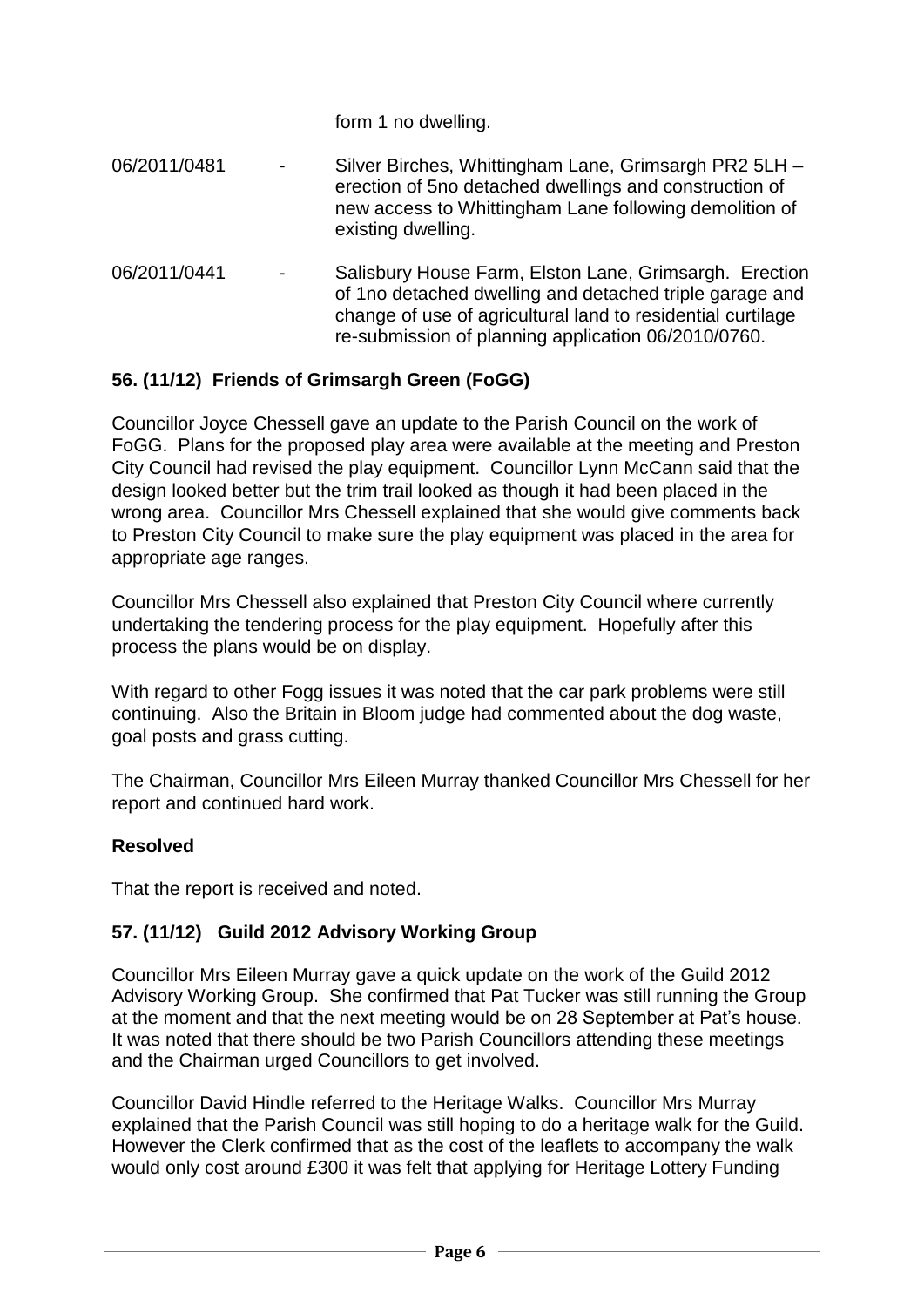would be time consuming and the minimum amount awarded for the Preston Guild was £3,000 therefore we would not qualify for Heritage Lottery Funding. It was felt that local sponsorship of the leaflet would be a good way forward.

# **Resolved**

That the report is received and noted.

### **58. (11/12) Community Engagement Working Group**

The Chairman explained that the Community Engagement Working Group had not been re-established at the beginning of the year, but it now seemed appropriate to set this Group up again to look at how the Parish Council could engage better with the community.

Councillor Lynn McCann explained for the benefit of the new members that the website was one of the ideas that the Community Engagement Working Group had devised and other ideas included the formation of a Youth Council.

It was noted that the existing members of the Community Engagement Working Group were Councillor Eileen Murray, Councillor Andy Ellis and Councillor Lynn McCann. The Chairman asked for volunteers to join the group and both Councillor Lynda Cryer and Councillor Peter Burton agreed to be involved.

### **Resolved**

1) That the Community Engagement Working Group is re-established and will comprise of Councillors Eileen Murray, Andy Ellis, Lynn McCann, Peter Burton and Lynda Cryer.

2) That at the first meeting of the Community Engagement Working Group the terms of reference are drafted and that a report from the meeting is presented to the next meeting of the Parish Council.

# **59. (11/12) LALC 67th Annual General Meeting & Lancashire Parish and Town Council Conference – 12 November 2011**

The Clerk reported that the Parish Council had been invited to the LALC 67<sup>th</sup> Annual General Meeting and the Lancashire Parish and Town Council Conference, both of which would be held at County Hall, Preston on 12 November 2011. The Parish Council was entitled to send one representative.

### **Resolved**

That the Clerk represent Grimsargh Parish Council at the LALC AGM and Lancashire Parish and Town Council Conference on 12 November 2011.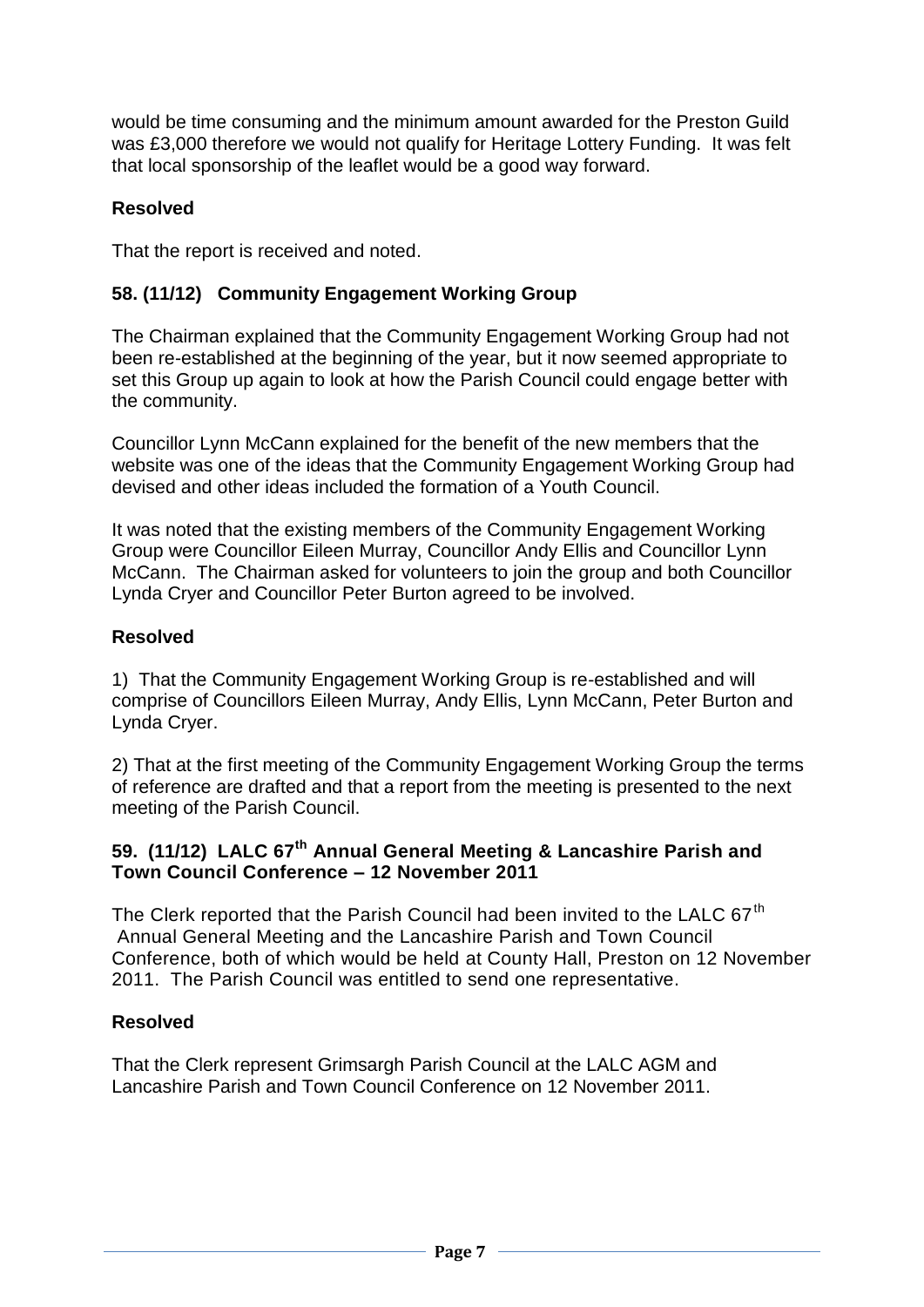#### **60. (11/12) Lancashire Police Consultation – Estate and Front Counter Review**

It was noted that the Parish Council had objected to the closure of Broughton Police station. The Clerk agreed to send a copy of the letter to the new Councillors – Councillor Lynda Cryer and Councillor David Nicholson.

The Chairman asked all Parish Councillors if possible, to attend the public meeting at Barton Grange Hotel on 6 September.

#### **61. (11/12) Lancashire County Council Consultation on Managing Unauthorised Encampments**

It was noted that the Parish Council had been consulted on the Lancashire County Council draft policy for dealing with unauthorised encampments.

### **Resolved**

That the Parish Council welcomes the Lancashire County Council policy for Managing Unauthorised Encampments.

### **62. (11/12) Financial Matters and Banking**

It was noted that we currently had around £13,145.17 in the bank – bank balance as at 01/09/11. It was noted that since the last meeting we have paid:-

Adam Cooper – July - 58 hours at £11.50 - £667.00 + VAT @ 20% - £133.40 – total £800.40.

Sue Whittam – Clerk – 4 July, 11 July, 18 July, 25 July – 4 weeks = £320.00.

United Utilities – Nellie Carbis water charges - £18.72.

#### **Resolved**

1) That, the following invoices be approved for payment

- Adam Cooper 60 hours for August at £11.50 £690.00 + VAT @20% £138.00 – total £828.00.
- Adam Cooper materials and stain £117.00 + VAT  $@20\%$  £23.40 total £140.00 – please note one cheque for £968 for Adam.
- Sue Whittam Clerk –1 August, 8 August, 15 August and 22 August 4 weeks  $=$  £320.00.
- Lancashire County Training Partnership course fee for Clerk's training £150. We have to pay the full amount then should receive a bursary of £100 back as we qualify for a contribution as a small council. Chairman to sign bursary application form.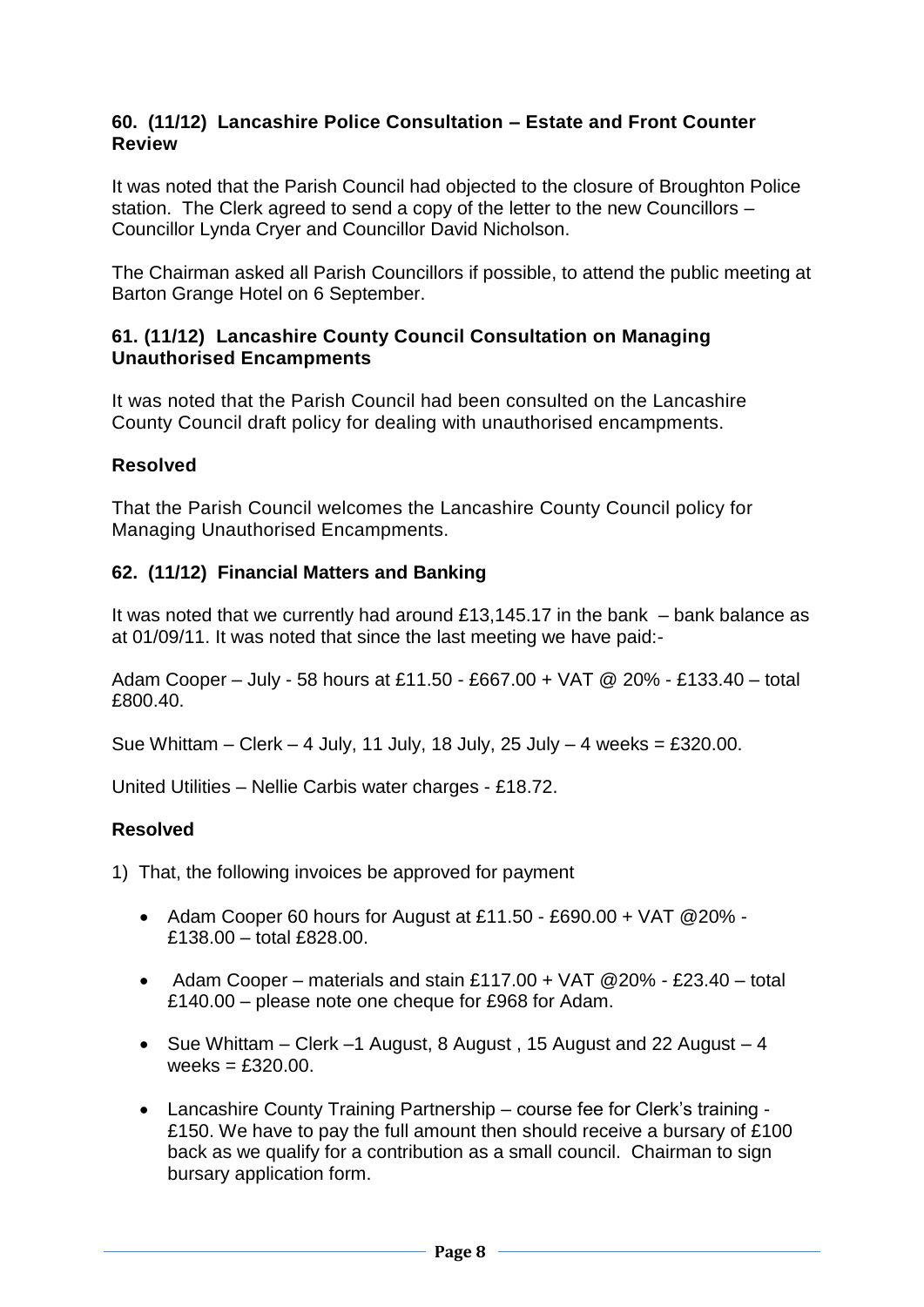2) It was noted that the Clerk was having difficulty in obtaining bank statements from the NatWest as her name was not on the signatory list. This will be looked at when the financial regulations are reviewed.

# **63. (11/12) Clerk's Report – for information**

The Clerk reported on the following matters for information:-

### **Lengthsman's duties**

The only outstanding issue was for Adam to sort the noticeboards ie put on an additional hinge so they don't blow back.

The bin near the reservoir was still an issue and I have chased this up with Cllr Davies who had arranged for a replacement larger bin to be installed. This would solve the problem of people putting bottles in a dog waste only bin. Adam has purchased some gloves and eye protection + a suitable receptacle for the back of his van to transport dog waste in.

### **Flag and Flagpole for village green**

An update on the flag and flagpole Councillor Chessell has confirmed that Fogg felt that the village hall was more appropriate for the flag and flagpole – however if the village green is chosen it should not interfere with the proposed mosaic project and possibly form part of that site. Councillor David Nicholson agreed to look at costings for the flag and flag pole.

#### **Paul Dunne – Public Realm Manager**

The Clerk was meeting Paul Dunne and Mark Wardale – Locality Manager on 13 September to discuss issues of concern in Grimsargh. So far I have the issue of the boundary sign and the tree cutting, or lack of tree cutting on Preston Road near the speed limit sign. This was an opportunity to improve communication between us. If anyone has any further issues they wish me to raise at the meeting please e mail me with the details.

#### **New Councillors Training**

A reminder for new Councillors that a training day will be held in the village hall on Saturday 22 October. More information to follow.

#### **Lease of Life Award**

The Clerk was applying for a grant under the Lease of Life Award via County Councillor Mullineaux the Lancashire County Council Older Peoples Champion. This was to put on computer sessions for the elderly.